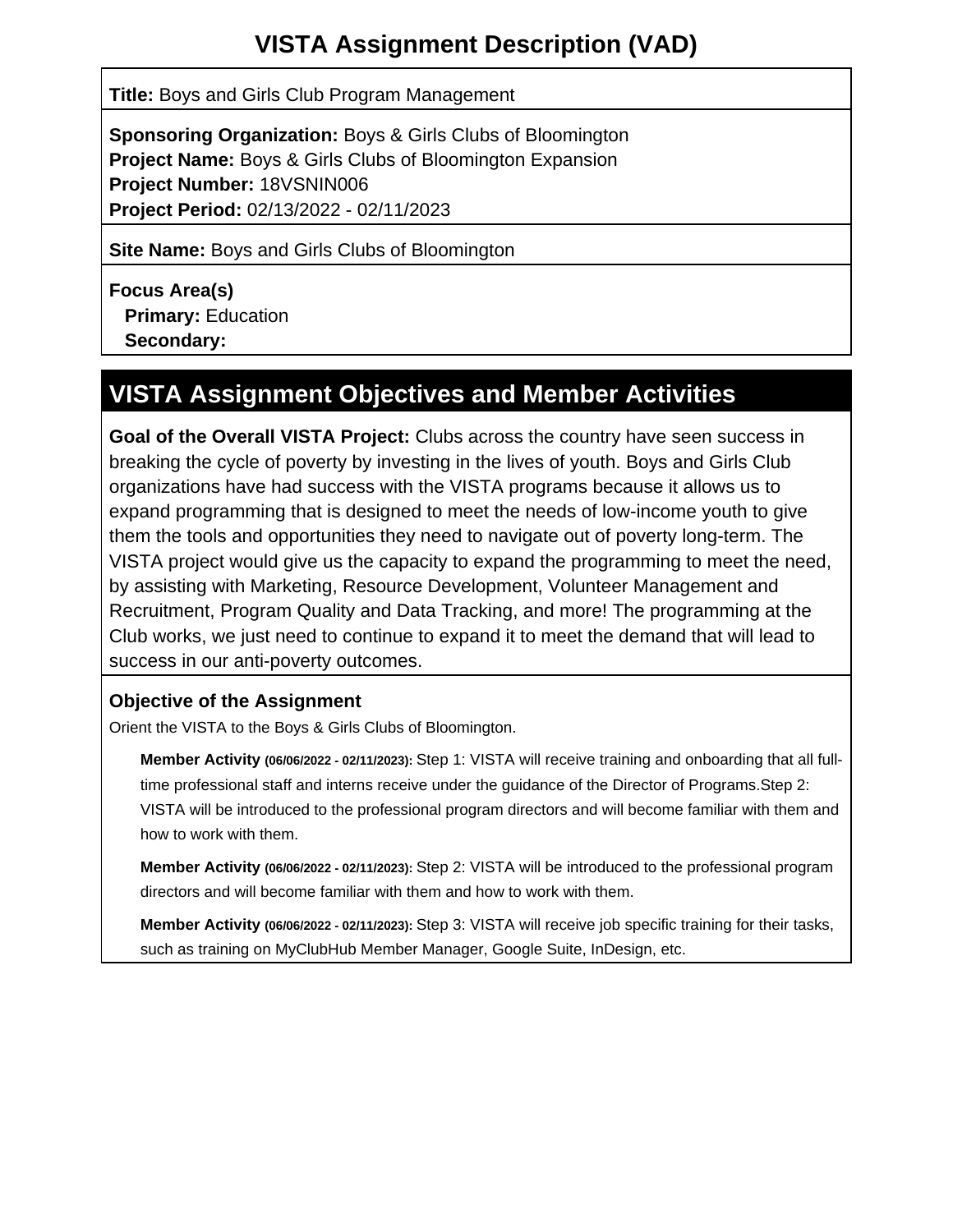#### **Objective of the Assignment**

Develop organizational systems and goals for work groups.

**Member Activity (06/06/2022 - 02/11/2023):** Step 1: Attend program director meetings to organize agendas, set action items and communicate progress on goals to the Director of ProgramsStep 2: Research will be done about best practices and national BGCA and other youth development organization resources to inform work group decisions.

**Member Activity (06/06/2022 - 02/11/2023):** Step 3: Provide organizational perspective in work group discussions, referencing must-run program lists and our annual program calendar.Step 4: Assist with data entry, analysis and reporting concerning work group goals concerning attendance and performance outcomes.

**Member Activity (06/06/2022 - 02/11/2023):** Step 5: To ensure sustainability, work with current staff and interns to update and keep the calendar current, according to best practices, and based on what is learned during the first year implementing the protocol.

#### **Objective of the Assignment**

Build training initiatives across organization, including the re-design of the onboarding process and developing a professional development plan for Youth Development Professionals and volunteers.

**Member Activity (06/06/2022 - 02/11/2023):** Step 1: Research best practices and resources from Boys & Girls Clubs of America and other organizations to improve staff and volunteer training and tracking.

**Member Activity (06/06/2022 - 02/11/2023):** Step 2: Develop a robust onboarding process with scripts for managers of key points to follow up with on webinar or organizational training. Step 3: Lead quarterly volunteer orientations with key staff, covering required training for onboarding.

**Member Activity (06/06/2022 - 02/11/2023):** Step 4: Assist with data entry, analysis and reporting concerning training.

# **Objective of the Assignment**

Create a plan to build Relationships with Program Partners.

**Member Activity (06/06/2022 - 02/11/2023):** Step 1: Conduct a review of the current program partners recruitment plan. This could include interviews of stakeholders to determine what we do well and what needs improvement, changed or added.Step 2: Research will be done about best practices and to see what other organizations do in this area.Step 3: Use the review and research to establish a program partners recruitment plan for staff, interns and volunteers. Create a programming partners recruitment calendar to be followed annually.

**Member Activity (06/06/2022 - 02/11/2023):** Step 4: With staff, work the programming partner recruitment plan to fill the program needs for the organization that were determined by the annual; program calendar and curriculum plan. Build relationships with local organizations, colleges, universities, civic groups, etc. to find the program partners needed. Step 5: Create a best-practices guide for program partner recruitment based on what is learned in the VISTA service period.

**Member Activity (06/06/2022 - 02/11/2023):** Step 6: To ensure sustainability, work with core staff and interns to assign program partner recruitment tasks, based on best practices, to be implemented annually according to the calendar.